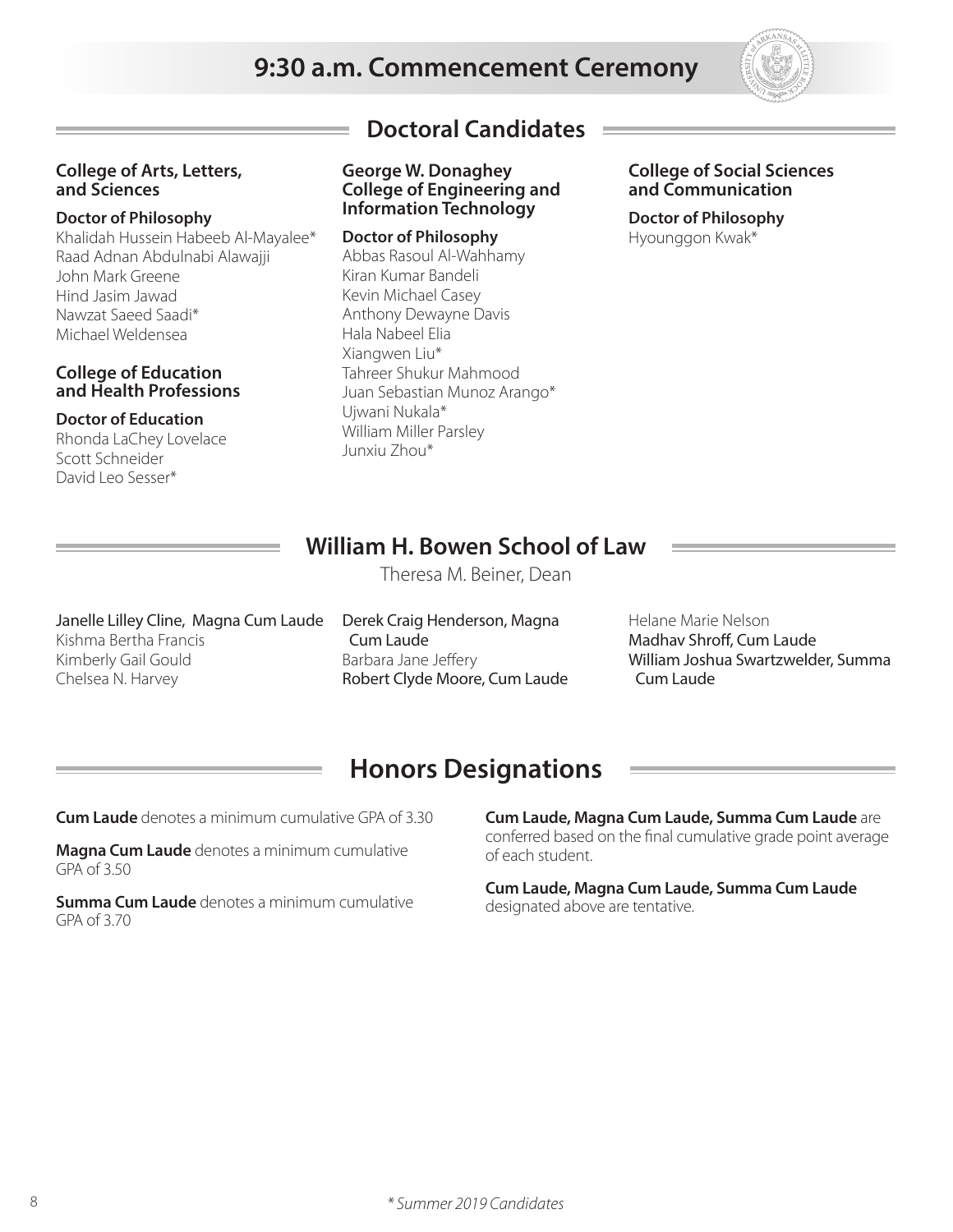# **Graduate School**

Brian Berry, Vice Provost of Research and Dean

### **College of Arts, Letters, and Sciences**

### **Master of Arts**

Yolanda G. Anzora Jessica Lynn Chavez David A. Collins Sue Beth Currie Nathan W. Davis Heather Bree Downs Abeer El Anwar Brittnie Mary Fischer\* Daniel Foltz-Morrison Akane Kristen Forbess Neal Bradley Grumbine Luis Guillermo Gutierrez Ebonee Catreece Hillery Emma M. Lemay Jason Kane Littleton Emily Mendiola Tyler Christian Priddy John Roberts Mary Catherine Senander George Patrick Solomon Devin Matthew Sorrows Corey M. Spangler Nancy Tell-Hall Kathryn Ann Thompson Jessica LeAnn Waddle

### **Master of Science**

Hayder Al Rubaye\* Mohammed Essam Albuhluli Assem Omar M. Basurrah Brandon Edward Burdette Andrew Paul Cornell Seraphim Lawhorn Brian Edward Murphy Jr. Kalyca Noreen Spinler

### **Graduate Certificate**

Laura J. Berry\* John Mark Greene Matthew Booker Lytle

## **College of Business**

### **Master of Business Administration**

Ahmed Abuabdou Cody Adams Anthony L. Amadeo Derrick Andrews Rasha Robair Bahou Meagan Elizabeth Baxley

Susan Romine Brewer Stephen James Burns\* Adam B. Carpenter Rita Chowdhury Samuel Thomas Clark\* Garrett Michael Duke Sheena Marie Elam\* Ehab Eltahawy Grace Caroline Grubb\* Nathan Alexander Havens Jamilah Cherie Henry Jesse Duane Hohnbaum\* Kalan G. C. Horton\* Haris Ismail Lonnely R. Jamison Marykatherine Claire Kotch\* Brittany Danielle Lockhart\* Destiny L. McHughes Aushja Shaniece Mitchell\* Danielle Nicole Mitchell John M. Montgomery Christopher Leighton Moore Jeremy D. Morphis Erin E. Parker Jennifer Kaye Phillips Shellee Austin Robbins Brian Christopher Robertson Isabella M. Schmidt Olivia Grace Sloan Jeremy M. Stalcup Brandi N. Stricklin\* Jamie Joell Temple Jason Edward Terhune Leah R. Tobey Zi Wang Rochelle Marie Wooten\* Adam Tyler Yates\*

### **Master of Science**

Lynnette Brown Olamide Farouk Olasupo Steven G. Person Nathan Scott Street

### **Graduate Certificate**

Karthik Boregowda\* Lynnette Brown LaChanda T. Filter\* Robin Alicia Freeman Jeremy Higgs\* Alana Delaney Kennedy Andrew Kyle Knight Dani Koljanin\*

Hansa Dinesh Maroo Thomas L. Pope Joshua Ross\* Susanne Scholz Jason Edward Terhune Jing Wendy Wang\*

### **George W. Donaghey College of Engineering and Information Technology**

### **Master of Science**

Sarah Ansari Venkata Jaipal R. Batthula Sirish Chandra Bennuri Gary Dewayne Blanks II Devlon C. Bomer Bhavya Challagundla Anthony Michael Chang Barry Wesley Ellis Abdullah AL Faysal Wesley Robert Ferguson Kenneth W. Garner Cody Phillip Glenn Nathaniel Taylor Hill Kyle David Hooks Jean-Pierre Mobarede Ibitokun\* Alexander G. Jaeger Wenxue Jiang\* Hemant Narhar Khole Qi Li Matthew Booker Lytle Nirjal Mainali Trigun Dinesh Maroo\* Anal Kanti Roy Rajat Emanuel Singh\* Billy Spann Jr. Sapna Srimal Swetha Tamma Akhila Thirumalareddy Karen Lynn Watts Tevin Deshaun Wilborn\* Sireesha Reddy Yarkareddy Yi Yin Richard Bryan Young Wenjuan Zhang\* Bingyi Zhong

### **Graduate Certificate**

Sydney Josiah Behrens Devlon C. Bomer\* Jeremy Higgs Jean-Pierre Mobarede Ibitokun\* Tiffany Pike Johnson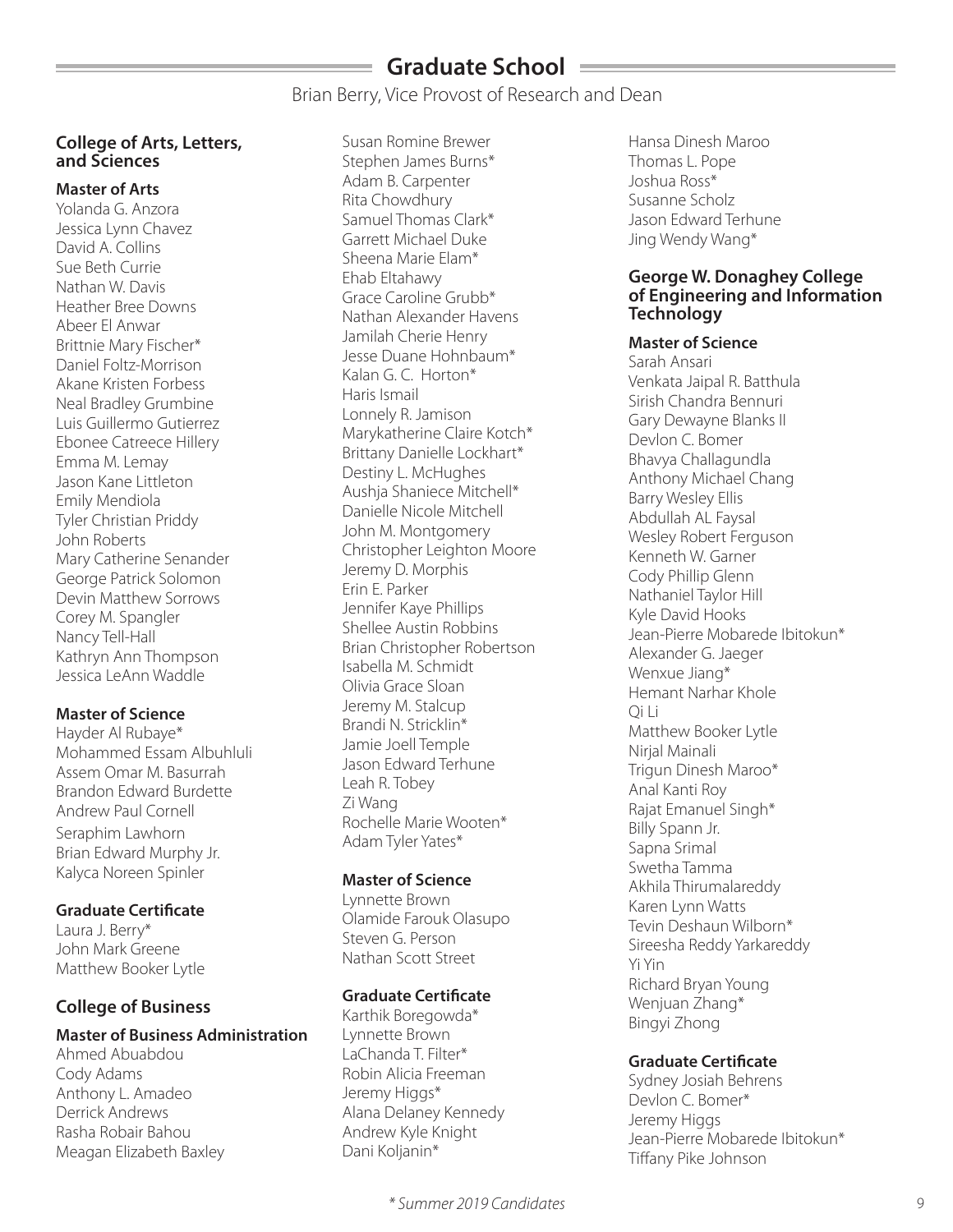Sydney Jones\* Rutuja Arun Kengale James A. Lemley Matthew Booker Lytle Sapna Srimal Swetha Tamma Akhila Thirumalareddy Karen Lynn Watts\* Crenisha Mone't Wright

### **College of Education and Health Professions**

### **Educational Specialist**

Marian Krystal Arnett\* LaSheia Shatez Foots\* Tonjuna L. Iverson\*

### **Master of Arts**

Kimberly Lea Benning\* Robin Amber Brown Doug Clark Jr. Simone Betty-Ann Clarke Hannah Michele Dominesey Andreia Glidewell Cassandra Marie Gourlay April Brooke Hamilton Lisa LaCole Hardy Jennifer Lee Kagebein Sherrie Tenee` Kearney\* Melissa M. Minard Tamara Latrice O'Neal Deanna N. Parker Leontyne Rice Amber Nicole Smith Bobbi Jessica Yarbrough\*

### **Master of Education**

Lillian Ann Alderman Christine Marie Arnold-Gersch Mattie Lynn Baker Brittney Danielle Barksdale\* Joshua Bemus Amy M. Blakley Rebekah Burchfield Kimberly Ann Burke Kayla Alissa Carson Kimberly Clymer\* Victoria Marie Corrado\* Angela L. McKnight\* Staci Jane Frank Traci Veal Fuhrman Lisa Marie Fullerton Louise Marie Galloway Kelly Danielle Geoffrion Jason T. Gibson\* Laura Hope Gowan MaryAnn Rose Hansen\* DeLaina Rae Harris

Lisa L. Hicks\* Kendra Ann Huntley Brian Leo Hyde Cassie Danielle Jay Barron Jennifer Lynn Jones Felicia S. Kelly Kelsie Elizabeth King\* Gulsun Kugu Johnny Arthur Laine\* Katie Ingram Mann Emily Adelene McClenny\* Jasmine Ciera McCoy Kama Junette Medders Rebekah Elizabeth Miller\* Laura Diane Montalvan Shoshanna Kay Moore Crystal Lee Myers Shandy Nichole Nooner\* LaShonda M. Norfolk Christopher C. Oswalt James Overturf Laurel Dunklin Pelton Rachel L. Phifer\* LaJuana Kaye Rainey Sarah Reid\* Brittany Kate Richards\* April Rike Andrea Denise Roark Karla M. Rodgers\* Pamela Sain-Mills\* Kandace Sanders Deanna M. Shelton Chelsee Danielle Sierra Shannon Michelle Sloan\* Leslie Smith Jon Somervell Courtney N. Speer Sara Elisa Squires Carrie Sue Stehno Kari Dinon Stuckey\* Kelsey Kathleen Sutton Lily M. Valibaba-Sullivan Tara Vickers Emily Lauren Stadther

### **Master of Science**

Jalen Lawrence Brown Anika Chelsea Charles Anfernee C. Floyd Taylor-Annette Kathryn Lindberg Matthew K. McCabe April Renae Pitts

### **Master of Social Work**

Erica Barnes Fields\*

**Graduate Certificate**  Adam Blackwell

La Dina Rechelle Brister Karina Cole\* Heather Lynn Cook Jill Davis Lindsey Taylor Flori LaSheia Shatez Foots\* Christian Victoria Gadberry Cathleen T. Hall Tiffany Gae Houghtaling Rachel Huber Kelsie Elizabeth King\* Antania Lavette McAllister Darlene McMillian\* Lindsay Travis Medearis James Andrew Mincy Christy Pyle Ashley Lynn Sands Amber Shelton Dannisha K. Stroud Gretchen Michelle Thomas Curtis Watts Sr.\* Cynthia Kay White Margot Debot Kristin Kashian

### **College of Social Sciences and Communication**

### **Master of Arts**

Madeline E. Astin Alexandria Marie Barnes Raphael Berchie Kathryn Roza Bost Elizabeth Bostwick Shaundra Bryant Jacklyn Lee Carroll Amy C. Cole Rachel Chairry Knowlton Joseph Kendrick Lackey Muize Oluwadamilare Lemboye Christopher Leonard Leonardo Victor Moya Mary Ann Robinson Catherine Megan Scheeler\* Jennifer L. Shaw Sheila Rene Speer Heather Anne Tolliver Kayla Marie Turner\* William Andrew Vogler\* Tori Watson Amy Renae Widner Karen Marie Willson\*

## **Master of Public Administration**

Justin David Couch Brandy Helen Dailey Kishma Bertha Francis Kaylyn Presley Hager Tierra Marquise Hutley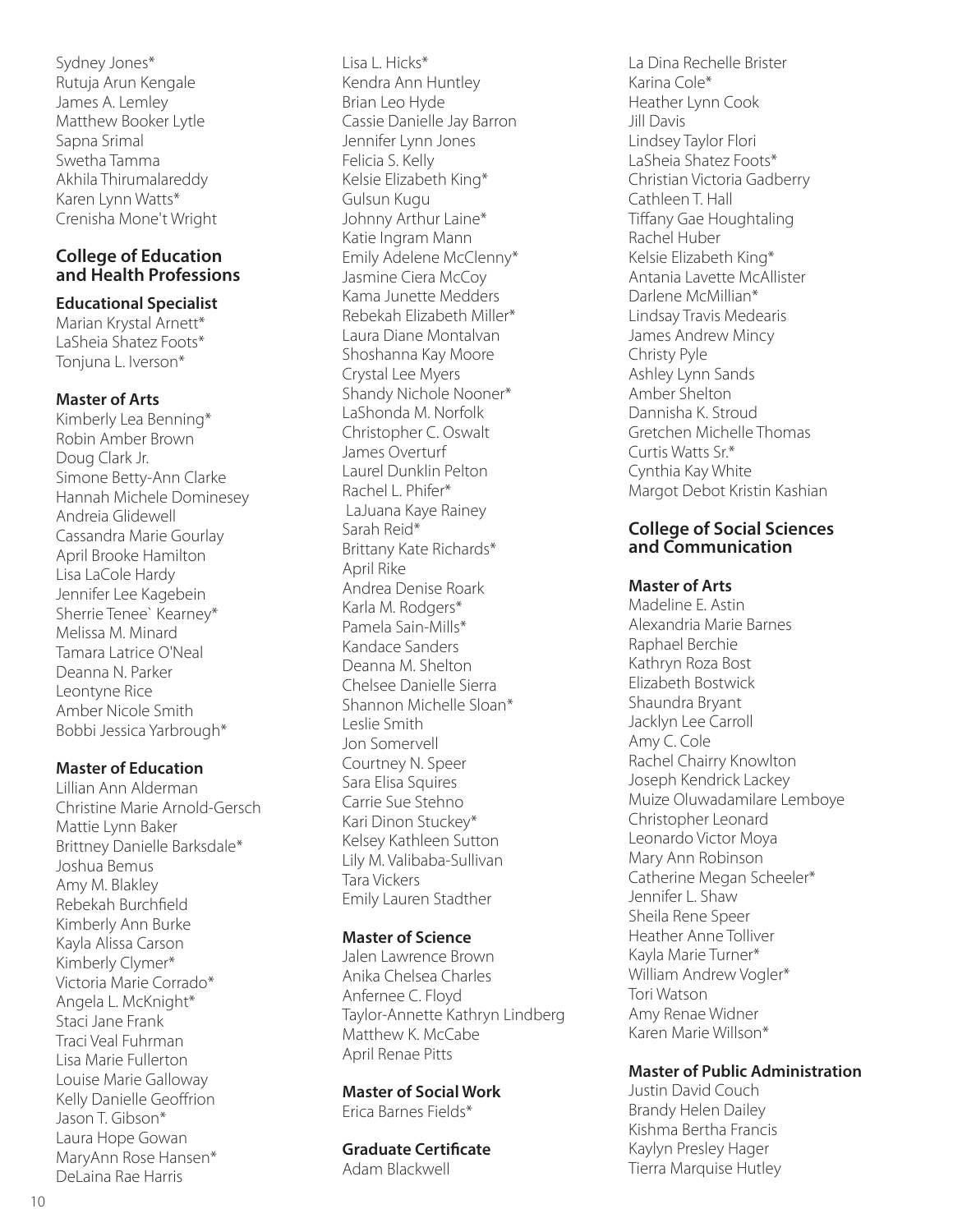James Andrew Mincy Hannah Scoggins Rahn Bernadette Gunn Rhodes

## **Master of Science**

Paige M. Clayborn Brittany Nicole Garth Maria A. Oates\* Edna Isela Ramirez Sheryl S. Sims\*

#### **Bachelor of Arts**

Anna Marie Abrams\* Kerrigan Allana Renae Allen Tynaira Tramisce Anderson David Jesse Ashley Larry Ray Beachler Taysia Lea Beebout-Floyd Erin Lesley Beeman\* Carley N. Berberian Ashley Nicole Berry Annie Marie Bienvenu\* Antonia N. Billups Athena Elizabeth Bodini Carol Ann Bowerman, Magna Cum Laude Justin David Bray Carrie Elizabeth Campbell Janeice Nicole Campbell Ashley Renee Childers\* Myra Jean Cloud, Cum Laude Jaibreaun Chardae' Cooper\* Daries Lapatrick Covington Ciera Michelle Crabtree Mary Victoria Crockett Melissa R. Deerman Kaitlyn A. Derousseau Charles A. Dirden Kara B. Dougan, Cum Laude Braeden Daniel Duke, Magna Cum Laude Raven Ceemone Feemster Larry L. Foshee Leah A. Fuchs Ava R. Garcia Russell L. Garner, Magna Cum Laude Lisa Garrett Lisa A. Gibson, Magna Cum Laude Adriana Lizeth Gonzalez Torres, Magna Cum Laude Selena Mykenzie Gordon, Cum Laude Jason Lee Grammer Jake Green,\* Cum Laude Keith Harper Dedrick L. Harris Cavallero Vaughn Hart\* Terran Ashley Henderson

Wanda Kaye Stanley\* George Ashton Stebbins **Graduate Certificate**  Saja Fouad Al-Quzweeni Ian Michael Bennett\* Shaundra Bryant Brandy Helen Dailey Cynthia Louise Hussain\* Tierra Marquise Hutley

Ranson Paul Lege\* James Andrew Mincy Whitney Vanessa Reuschling Mary Ann Robinson Lynn Ann Serwin\* Jennifer L. Shaw Sheila Rene Speer Romeeka Taylor Tamela Dawn Turbeville\*

## **College of Arts, Letters, and Sciences**

Sarah Beth Estes, Dean

Stephanie K. Honeycutt Dylan Jackson Ashlyn Chantal Johnson\* Rosa Johnson Arsalan Karimi Jordan Breanne Lewis\* Nallely Lopez Morgan W. Love Herschel Don Lovelace Ashley N. Lowery Alex A. Mahony\* Taylor Marie Marsenburg Alex D. Martin, Cum Laude Anna M. Martin Madison Erin Matthews,\* Cum Laude Michael Ryan McKenzie\* Bettye Griffin Miles Nathan Randal Nelms\* Brandi Jo Nix Michael R. Nooner\* Cynthia Gail Payne, Magna Cum Laude Melissa A. Peters Alexandria Faith Ragsdale Hannah Elizabeth Ramsey Roberta L. Roberts,\* Cum Laude Devin Christopher Robertson Koria T. L. Robinson Heather N. Rodriguez Wendy Ross, Summa Cum Laude Paula E. Russell Andrea E. Saavedra, Magna Cum Laude Joseph T. Scarbrough\* Emily Rachel Screeton\* Kevin Clay Shatley,\* Cum Laude Kevin Sherrill\* Molly E. Stout Appolonia M. Thomas Jessica Ann Thomas Lauren Tidwell Christopher McGaughy Townsend Gunnar Michael Vincent, Cum Laude William G. Wagnon Roxanna M. Walker Krishondra Aleecia Watson\* Nicholson Napoleon Weaver Cicely N. White\*

*\* Summer 2019 Candidates* 11

Josie Jane Wicker Earnie D. Williams Infiniti Micah Williams Josephus Lawrence Williams Tiffany N. Williams Tori D. Williams George Lee Wilson Rachel Elizabeth Wilson Gabriel D. Womack Sydney Janae Worsham Gege Zhang

### **Bachelor of Fine Arts**

Robert G. Berry Amanda G. Brown, Cum Laude LaVentry Deon Easter Keely Rochelle Fix Shelby Layne Ridgway

### **Bachelor of Music**

Reagan Gray Sarah Jean Hylton Gregory Michael Moran Eri Okawa, Cum Laude

**Bachelor of Science** 

Jeremy William Abbott Het R. Adhvaryu Nada Saleh Almashhad Luisa Barbosa Carol Ann Bowerman, Magna Cum Laude Alana Danielle Carpenter\* Curtis Sherrod Cohen Seth B. Cook\* Brittany Nicole Cooper\* Braeden Daniel Duke, Magna Cum Laude Jason T. Gammill Jeffrey Scott Hale Teddy Hood Sarah Dawn Lawrence Caddo Brennan Lowery, Magna Cum Laude Harrison Rocco Mara\* Megan Nicole Maulden\*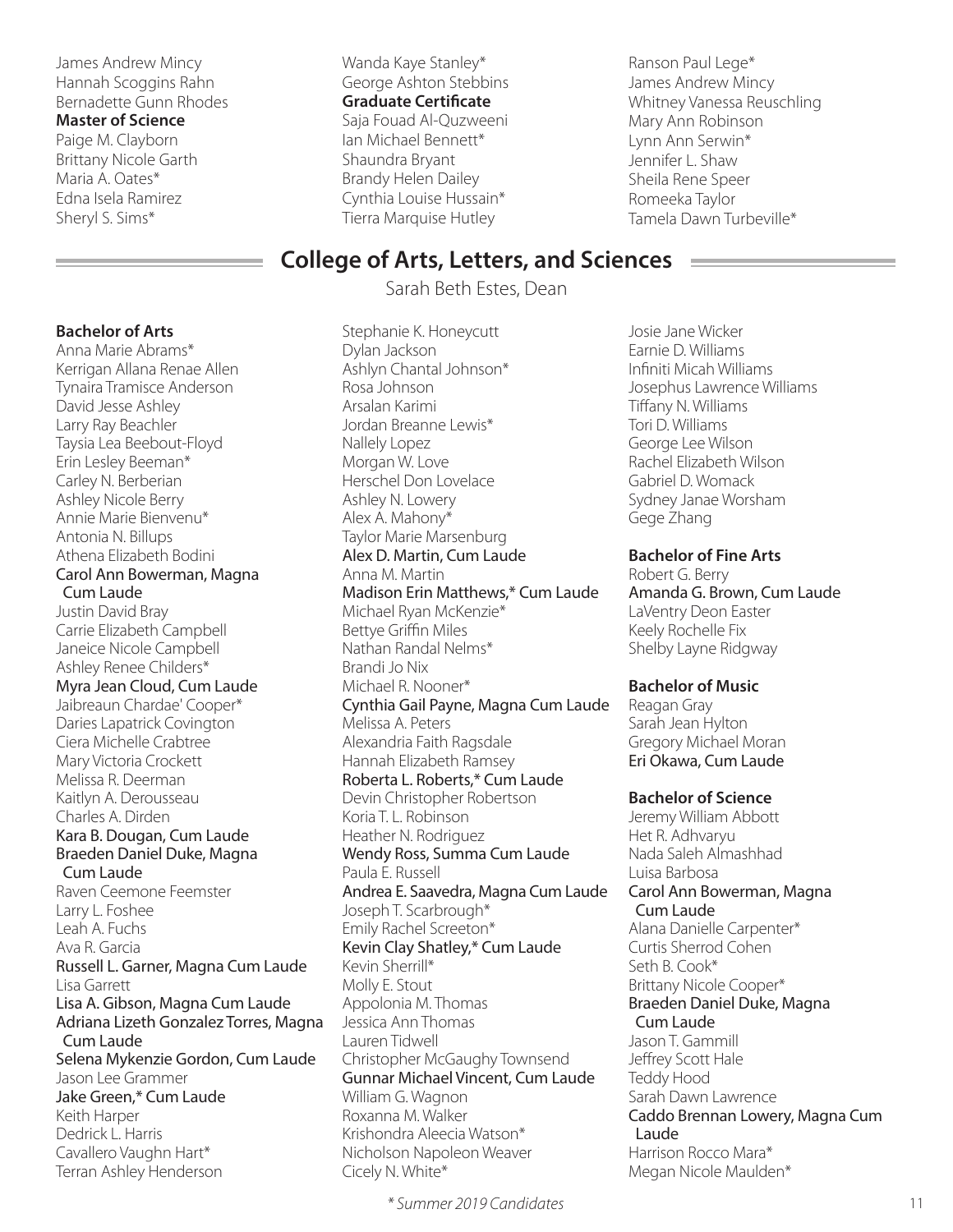### Joseph N. Moore Emily Rae Newman,\* Magna Cum Laude

Coby R. Noakes Jessica L. Olson\* Samuella C. Pratt Jenna Marie Rodgers John M. Schofield, Cum Laude Alexandreia Tolbert-Pilgrim Tanner C. Treece Debra Walters, Cum Laude Benjamin Wang\* Joi Warren LeShont'a Marie Williams\* Kaonhue Xiong

### **Associate of Arts**

Faviola Alba II, Associate Honors Beverly Shantel Alexander\* Brandon M. Alexander\* Natalie N. Amos

### **Bachelor of Business Administration**

Omar Nafez Mohamad Subhi Abdeen\* Majed Saeed S. Alanazi Mashal Ali Alanazi Jebry Shafiq Alhajjaj\* Cheenam Arora Anna Mae Bailey, Cum Laude Sean Bradley Bass, Cum Laude Timothy Eugene Bearden Jason Beck\* Aaron Scott Boone\* Catrenna Renea Boone Shaun Bowers Cody Bowlan,\* Cum Laude Roslynn M. Bradford Leslie B. Brasell Bertha Marie Brown Jeremy A. Brown\* Matthew T. Brown\* William Russell Brown Afraj M. Budhwani\* Chasity Zikia Burton\* Kandice A. Clark Kara Anna Lee Coble Breonna L. Coleman Lauren Elise Collier Heather Kersey Cooke\* Ruth Marie Crawford Alexandra Dart, Cum Laude Hellen Jeanne Davis Tyler Scott Davis, Magna Cum Laude Zechariah Arthur McKenzie Dotson John Timothy Dudderar II,\* Magna

Larry Ray Beachler\* Lauren B. Broussard\* Jordan Cain Terry Rice Clark\* Janecia Shakell Collins\* Alyssa Marie Cope\* Baylee Kristina Crosby-Lemon Cayla Camille Anitra Davis Wyatt James Davis\* Ava RaeLynn Garcia\* Briana Vha'Shay Hardin Patreall S. Higgins\* Davonte Fredrick Hokes\* Carman Dominique Jackson\* Nathalie R. Jacobs Brittney Jennings Tammie G. Lunnie Rikki Lynn Martin\* Wendy Martinez Tiffani L. McAdoo\* Rhiannah Danielle McFarlin

Steven David McKnight\* Nathan Nyitrai Breanna N. Olsen-Ridgeway\* Sean Preachers\* Sydney Wade Sale\* Kasey O. Steed Collin Lee Swope\* Jordan V. Taylor Toyletha Toycell Tollette Melissa Renee Tumbleson Casey J. Walters Bryanna N. Wilson-Spear\* Brittnay Nicole Young

### **Certificate of Proficiency**

Daniel Glenn Hickey\* Lucee Jayne Lugo\* Christian Reyes\*

# **College of Business**

Jane Wayland, Dean

### Cum Laude

Justin Michael Faggion Omar Mohammedsiraj Fallatah Caiyu Fan Violeta Favela\* Christian Ferguson\* Katelynn Alexis Flanigan Derrick R. Flowers Brane' T. Franklin Monica Renee Garland\* Diana Pontalti Giordani, Magna Cum Laude Adriana Lizeth Gonzalez Torres, Magna Cum Laude Joseph Griffith, Magna Cum Laude Kristopher Erik Guy Andrew M. Hartnedy Rachael Anne Hayden Leslie Ann Haynes\* Skylar Chase Helmbeck\* Jacob Bradley Hill, Summa Cum Laude Kala Brenee' Hodges\* Sloane Dunklin Holzhauer\* James Edward Hubbard III\* Haley Kierra Michelle Hunt Smith\* Jazzy Cleoria James Hannah Victoria Johnson Wyatt Champion Jones Kyle Jackson Kelly\* Heather Kizziar Cameron Kremers Hunter Grant Lacy Aleah Michelle Langrell

Alee K. Lanier Nicholas E. Lester\* Shijie Li Johnny J. Luna,\* Magna Cum Laude Christina R. Mcnutt Abraham Z. Miller Maria Paula Molina Londono Brandon T. Murphy\* Kadeja Demae Murray Minh Ngoc Nguyen, Summa Cum Laude Quyen T. Nguyen, Cum Laude Justin N. Palmore Jayneelbhai Patel, Cum Laude Stuart John Pearson Brittany Kay Peavy Valeriya Petrova, Magna Cum Laude Jacob T. Phelan Heather Marie Pippin Riley Everett Pittman, Magna Cum Laude Mary T. Pottkotter, Magna Cum Laude Angela M. Powell Ian Alexis Quiroz Mahbubur Rahman\* DeCarlos William Rainey Lucas William Rayburn Emanuel Reed Kristi Lea Rhea Debra Rhoton Celena Michelle Rudd\* Dan J. Rutledge Jackeline Salazar Martinez\*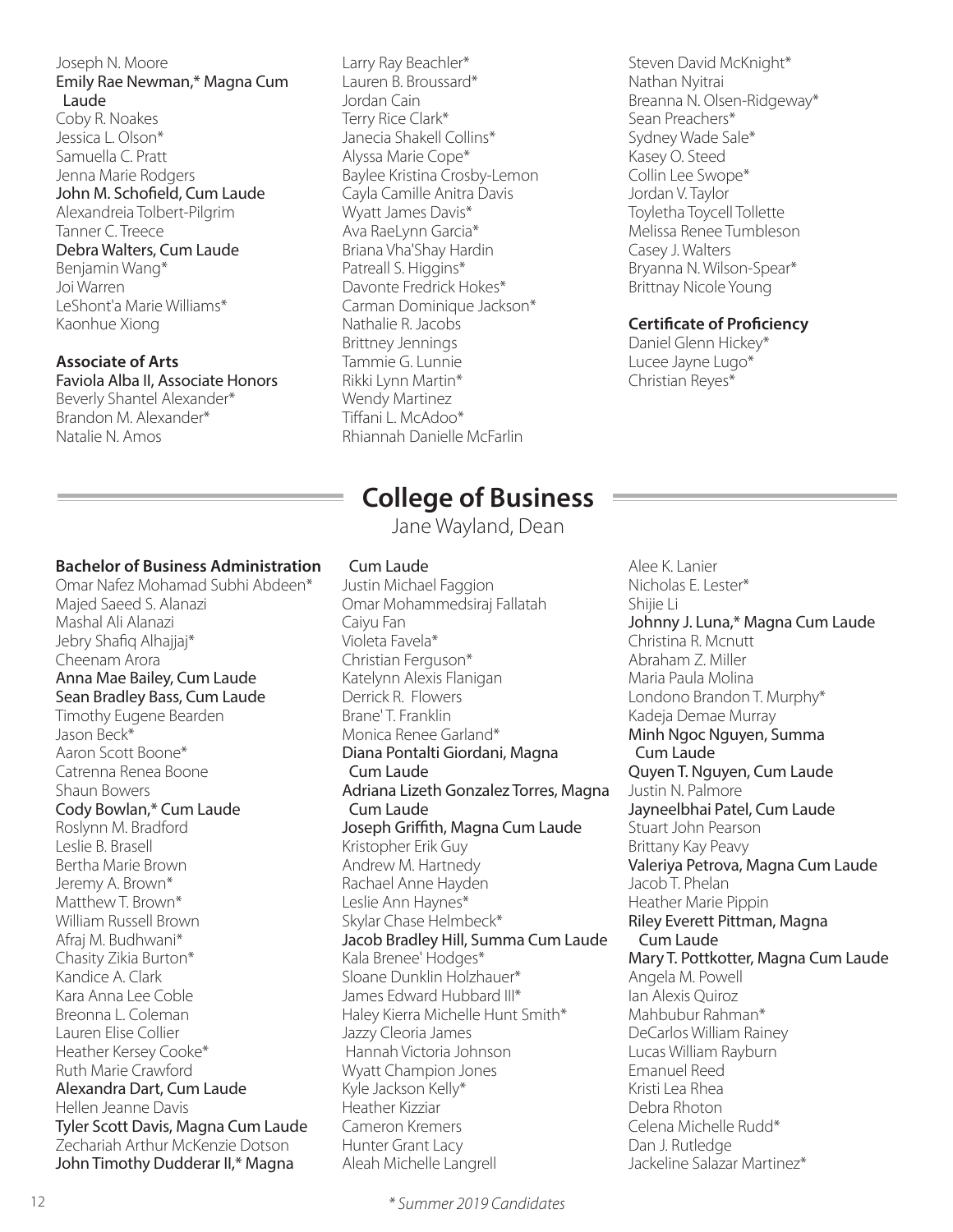Lauren Elizabeth Sanders Rhonda Kaye Schlimgen Branden Michael Anthony Schumacher Ryan C. Scott\* Liesa Seifert, Magna Cum Laude Courtney Alyssa Sewastynowicz Austin Shaw Danfeng Shen Lauren Grace Shillcutt Jeremaih Sims Tyra M. Sims Jonathan A. Smith Mykah Amani Smith Jonathan L. Stewart Whitney Chelynn Storey Lena Marie Strickland,\* Cum Laude

Meshal Mohammed M. Taha\* Katherine A. Talkington Rick S. Tharp Stephen C.Tillery Thomas Cole Townsend\* Skylaar R. Underwood Derek K. VanDorple\* Julia K. Virahovskaya\* Harold Eugene Walls Rong Wang Andrew J. Webb Gregory Malik Williams Hannah Mary Williams Taemora Sa'mone Williams,\* Cum Laude Michael A. Wilson, Cum Laude Brittany Nicole Womble Jennifer Lee Xaiyasang\* Nicholas Ryan Yarberry\*

### **Certificate of Proficiency**

Christian Ferguson\* Derrick R. Flowers Jerry Donnell Gossitt Zachery T. Heath\* Quyen T. Nguyen DeCarlos William Rainey Thomas Cole Townsend\* Nicholas R. Yarberry\*

## **College of Education and Health Professions**

Shannon Collier-Tenison, Interim Dean

### **Bachelor of Arts**

Macie Danielle Copeland,\* Cum Laude Kathryn A. Kornreich, Cum Laude Kara Ann Massengale Belle L. McGhee Rhonda Mychelle Read,\* Magna Cum Laude Christen Elise Redding, Magna Cum Laude Mary Katherine Riscoe\*

### **Bachelor of Science**

Khambria Dhatrell Allen\* Aspen J. Blakely\* Claire Bristow\* Macie Danielle Copeland,\* Cum Laude Christina Francine Rose Gatewood\* Kosbie Reneau Graves Jessica E. Gray Saniya Hamirani Erin Naomi Jackson Sandra Ngouet Mentouopou Daniel N. Mongombe Brianna L. Phillips Lee Edward Pippins Kayla Marie Riddle,\* Magna Cum Laude Shekuoria Rupert\* Zain M. Saleemuddin Kyuana Brishun Smith Alexandria Silisa Vann Ashley Khadijah Washington Trineeka Roshae Washington, Magna Cum Laude Leslie Jean Williams Kenneth R. Woods

**Bachelor of Science in Education**  Jennifer Lee Bowen

Mckenzie Callaghan Britton, Cum Laude Erica Michele Campbell, Cum Laude Annica Rose Collins\* Countess Renea Cyrus\* Ronjanae A. DeGray Brooke Ashley Doolittle Robyn Renee Hall Jennifer J. Heimbaugh Summer S. Helmbeck, Cum Laude Ashley Elizabeth Huber Jared Lee Humphrey\* Tori M. Jackson, Magna Cum Laude Katrina Clarice Johnson, Cum Laude Amanda Archer Jones Kaitlyn Jones, Cum Laude Abby G. Kilburn, Summa Cum Laude Joan Elaine King, Magna Cum Laude Kristina L. Meeks-Warner, Cum Laude Juwaireeyah Bint Mujahid Sierra Lanette Opeloye Gayla Nicole Pace,\* Summa Cum Laude Sierra Alexis Pederson, Summa Cum Laude Alex N. Quandt Kelsey Leigh Robinson Megan E. Speer Heather R. Steinsiek Hayden Taylor, Cum Laude Lacie E. Thomas, Cum Laude Ashley Nicole Varner

### **Bachelor of Science in Nursing**

Furdos Abdulla Al-Ali, Cum Laude Abby E. Bailey\* Jeri L. Baldonado, Cum Laude Priscilla Elizabeth Baltz

*\* Summer 2019 Candidates* 13

Caitlyn Bardsley Dallas N. Barnett Laney J. Bench, Magna Cum Laude Russell Lloyd Bench Emily Faith Bond\* Iliana Berenice Bonilla Canas Robin LaShell Boyd\* Bailey Marie Brents\* Allison Marie Brown Andrea Monet Brown Zachary Matthew Lee Brown\* Abby Buck\* Jared L. Burroughs\* Jarrett D. Butler Jeana Marie Butler Kierra Rene Byrd,\* Cum Laude Allyson Jeanette Cheathem Brandy Marie Clark, Cum Laude Erica Renee Clark\* Chastity Elizabeth Clinard\* Gwendolyn F. Cobbs Dawanna Jean Coiley Kendra D. Collier Emily A. Coppens Chandra Dawn Cox Alaina Blair Crouse Nicholas Michael Cullen\* Jacob J. Cummins Heath Scott Cupples\* Marie Dahlke\* Brittany Morgan Dobbins, Magna Cum Laude Sarah Elizabeth Dougan Courtney S. Edge Kristen N. Elder\* Christi Elkins Courtney B. Ellis\* Summer Chantal England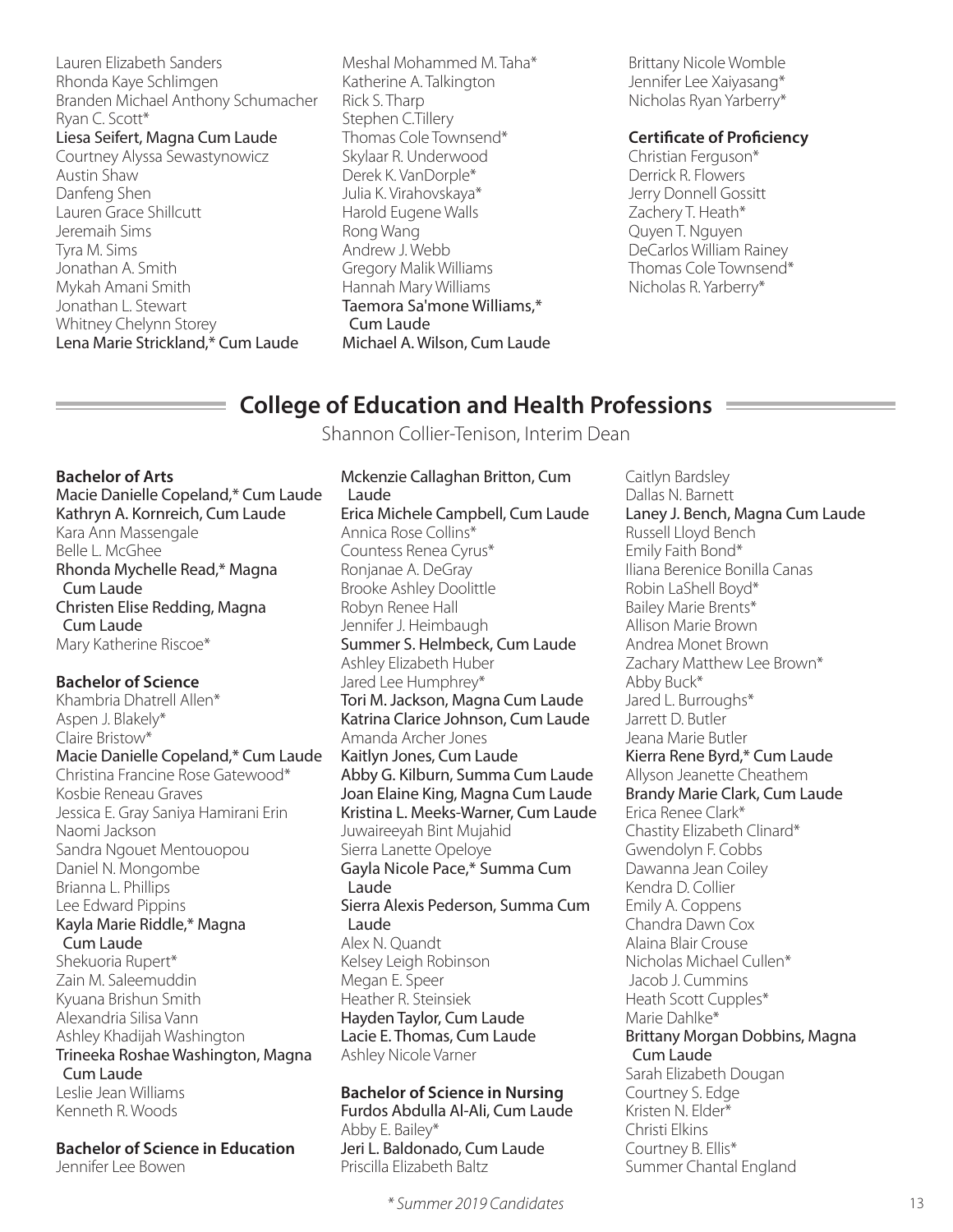Allison Annakay Farmer\* Lance D. Ferguson Samantha M. Fields Brian Robert Fleckenstine Alek Daniel Garcia\* Amber Marie Gossett,\* Cum Laude Narcissa O. Grace\* Jason A. Guenther\* Grace Carleta Hampton\* David Duane Harris II Sondra Elaine Hart\* Heather M. Haynie, Magna Cum Laude Megan Elizabeth Heird\* TaShunda B. Henson\* T'Rara Wakima Holt\* Emily M. Honarmand Breanna Jackson Christa LeAnn Mayher Larry Allen Jones,\* Cum Laude Melanie Patrice Jordan\* Sandeep Kaur\* Jonathan F. Keizer\* Courtney Renee Kuhn Brittney N. Laster\* Xaviery Symone Latimer Josey Caroline Love Sarena Love, Magna Cum Laude Jermeka S. Marks\* Kaneshia T. Martin\* Tershika Matlock Krystal Kay McMahan Jackie R. Mckinney\* Michael W. Michelsen, Magna Cum Laude Lauren Elizabeth Morgan\* Robert L. Morgan Stephen Tyler Morrison,\* Cum Laude Anastasia Nedosekina Devin Marie Nelson\* Bailey Cheyanne Oldham Cynthia Onstott Caitlyn LeAnn Parsons Chandani Nimesh Patel\* Mohini Kantubhai Patel Andrea Michelle Peterson Mary E. Preator\* Brittany Nicole Presson Deandra Nicole Price Roselyn Alana Rainey Chastity Breanna Roaf Carlee Michelle Rucker Michelle T. Rusch Tommy L. Scott Jr.\* Jeong Min Seo Angel Michelle Shadwick,\* Cum Laude Patra V. Siharath\* Lindsey Nicole Smith,\* Magna Cum Laude Sterling Steed\* Hope Elizabeth Stewart\*

Michael D. Stramiello\* Charles E. Strickland III\* Kaitlin Maelee Stringfellow Staci Sutton\* Hailey Swift Kara Leigh Taylor Marlesha Lasha Thompson,\* Magna Cum Laude Cortney LeAnne Threat\* Alexandra Denise Trible\* Marcie N. Trice\* Sydney Danielle Varnon\* Ronald Venis II\* Caitlyn Janell Walker, Cum Laude Veniece Sierra Walker\* Hannah L. Weatherly\* Renee M. Wells Felesha Denise White Kenzie J. Wiedower Carrie R. Wiles\* Desiree Williams\* Latonia Ann Wilson Ashley Wrinkle Audrey Wrobleski Yinyan Wu Christopher Aaron Yates

#### **Bachelor of Social Work**

Rebecca Anne Hallett,\* Magna Cum Laude Jared Jones\*, Summa Cum Laude Kathleen Jean Stancliff\* Dreamar Marquisa Williams

#### **Associate of Applied Science**

Dulce Elizabeth Armas Donesha S. Barton Sarah Elisabeth Black Meagan E. Burke Lindsey E. Butler Shakeita Calhoun Anthony Michael Cole Houston Corcolis Megan A. Crawley Ah-Lexea Criswell Eden Nicole Debord Aneri Ashik Desai Tamika L. Fleming Sergio A. Gallegos Ja'Bria R. Haywood Michelle Renee' Henderson Elexus C. Humphrey Nadia I. Jimenez-Ramirez Treasure C. Johnson Brittany Gabrielle Nicole Jones Jason Alan Jordan Matthew T. Keene Moira Knott Jennifer M. Lara Hager Amber Nicole Mason

Madison Alexia Massey Bianca Latrese McCrary Elizabeth Naa Sackley Mensah Nkechinyere Michelle Okeke Maria F. Olvera Victoria F. Osgood\* BreAnna N. Peters Kelsi R. Pomeroy Juan Reyes Millie Daice Snowden Brooke Nicole Stauddy Tiffany Michele Strange Philip Eugene String Martin L. Summers Misty Crystal Taylor Kellie M. Trilicek Adama Sarann Weatherspoon Dallas M. Wilson Jacob Lynn Wilson\*

#### **Associate of Science**

Victoria Marie Corley\*

#### **Associate Honors**

Clayton D. Williams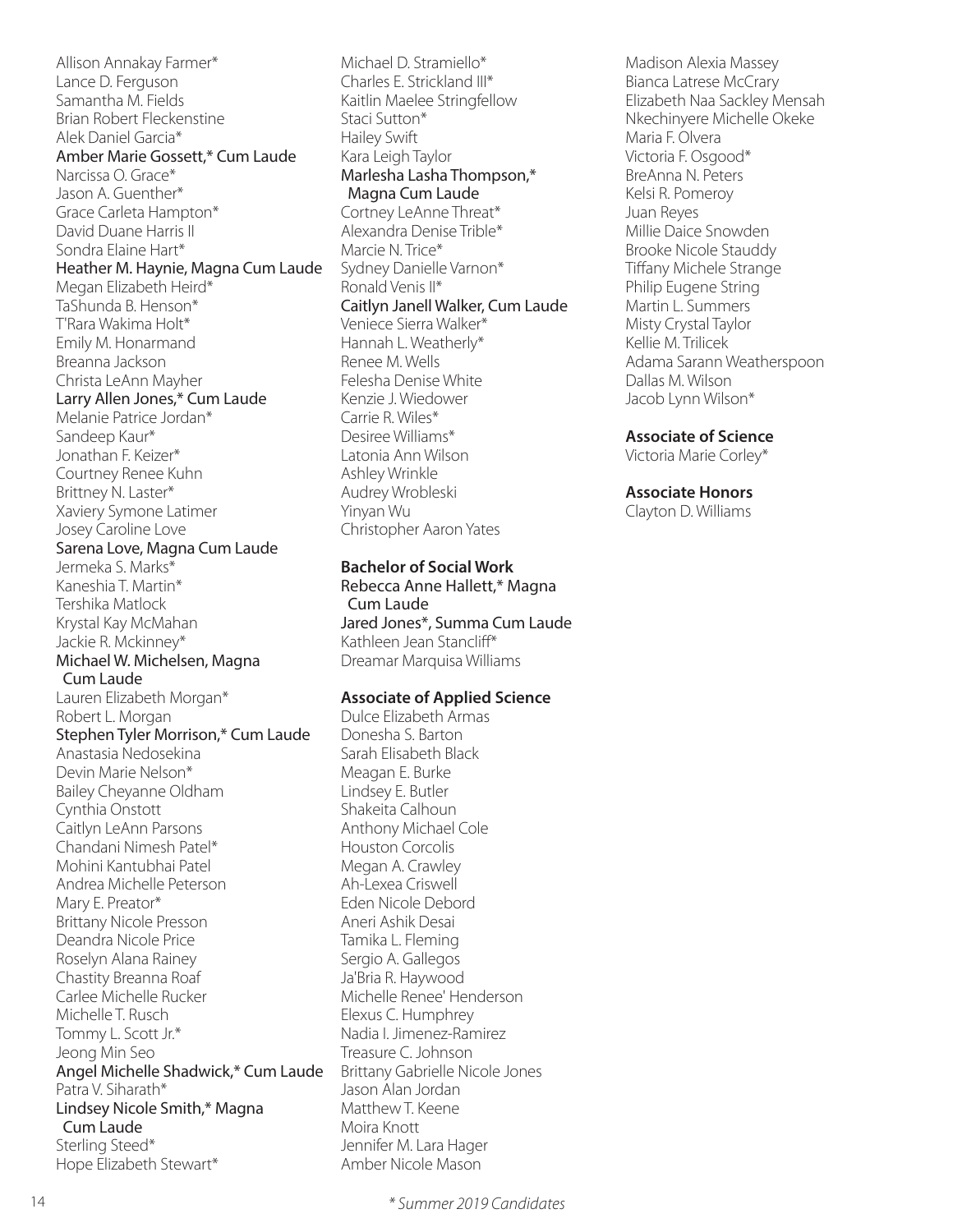## **George W. Donaghey College of Engineering and Information Technology**

Lawrence Whitman, Dean

**Bachelor of Arts** Gregory Patrick Burton\* Joshua D. Harris Leighana S. Wood

**Bachelor of Professional Studies** Emily M. Grant Erica Ladonna James Jonathan R. Stipsky\*

**Bachelor of Science** Fahd Theyab Alanazi Jose L. Alvarez,\* Magna Cum Laude Ali H. Alwan Charles Andrew Arnold Sean P. Ashley\* Daniel W. Atherton, Magna Cum Laude Samantha Marie Barker, Magna Cum Laude Marcus Brewer Morgan Nichole Bruce\* Kendall Allen Butzlaff Shane H. Champion Matthew James Cisler, Magna Cum Laude Aaron Ean David Aaron M. Davidson\* Cody Michael Davison Michael Douglas DiCicco, Cum Laude Nicholas C. Dillard Cheng Fei Dong Jared M. Eakin Stephen Edward Enderlin,\* Cum Laude Derrick Fuell Jose Angel Garcia\*

Jerry Donnell Gossitt Alex Daniel Graves,\* Magna Cum Laude Johnny Earl Graves Tristan Lane Gregory,\* Cum Laude Tyler L. Hamby\* Rhett A. Harris Evan Joseph Hartzell Andre J. Henderson Joseph B. Hickey\* Bradley Dean Hill, Summa Cum Laude Jacob Alexander Holland\* Isha Fetima Horton Khameron D. Jones Griffin Kim Jason Dewayne King\* Taylor Michael Kyzer John M. Lipton McKenzie Gabrielle Maria Martinez Brandon Kyle Martini Cindy Madelene Monterroza, Magna Cum Laude Derrick Anthony Morrison\* Robert Tyler Mott Deangelo D. Nelson\* Kristopher D. Norful Lane Alan Oholendt Estevan Duran Padilla Patrick W. Paladino, Magna Cum Laude Yifan Pan Olivia Lynn Pate\* Matthew J. Pickens, Cum Laude Josh Aaron Pyburn Jeremy D. Reynolds Rachel A. Runnels Bushra Sajid\*

Alexander G. Sangster Nicholas C. Schmidt Alan Don Shelton Jr. Kaleb S. Squires Steven E. Swaffar Jr.\* Trenton Dean Tindell Cesar Santos Valdez Edgar Ivan Valdez Jorge Ricardo Vasquez Tevin Deshaun Wilborn\* Samuel Willis, Cum Laude Meile Xiao

### **Associate of Computer Science**

Randall E. Bass Shayne Gibbs\* Nicholas Richard Stewart

### **Associate of Engineering Technology**

Justin D. Dowers\* Merak Murray Dyer\* Christopher Facio Matthew S. Holmes\* Khameron D. Jones\* Antonio R. Long Alexandria Lobo Smith\* Calvin William Xerxes Toll Steven P. Wells Kendall R. Young\* Samuel Everett Zargari\*

### **Associate of Science**

Jessica Elizabeth Davis Jacob R. Jones Randall M. Scott\* Michael Scott Shoptaw\*

# **College of Social Sciences and Communication**

Julien Mirivel, Dean

Kimistri Shuntearrea Nacole Ballance

### **Bachelor of Applied Science**

Michelle Angela Garcia\* Carlos Paige Jones Jr. Ambrose Lee Jerry Lee Oglesby Jr. LaTerri Lashun Porter\* Rikki R. Sandress John C. Short Wendy Swartz Bailey White

**Bachelor of Arts** Aprill Punio Aguila Veronica Latriese Aldridge\*

Jason E. Ballard\* Chelsea P. Barnett, Magna Cum Laude Regan Nichole Beliew Reagan Bell\* Jordan Berry, Summa Cum Laude Cherie Belle Boehler Asiah Rae Bradley,\* Magna Cum Laude Justin David Bray Bradley W. Brown\*

Troy Alexander Jr.\* Becky Lynn Allen\* Rogelio Alonso Araiza Jr.\*

Keasa Arnold\*

Carla Faye Bryant Britney Nicole Bumgardner Madeline Burke, Magna Cum Laude Jebria Janelle Burks Chkilas D. Calhoun Aaron Kennedy Campbell\* Kelly Renee Carr Jackson G. Castleberry\* Matthew John Cogburn Merwyn Antonius Cole Kaylee Elizabeth Crook Zuemi Lilian Cruz Noah Dean Marcelo Currey,\* Cum Laude